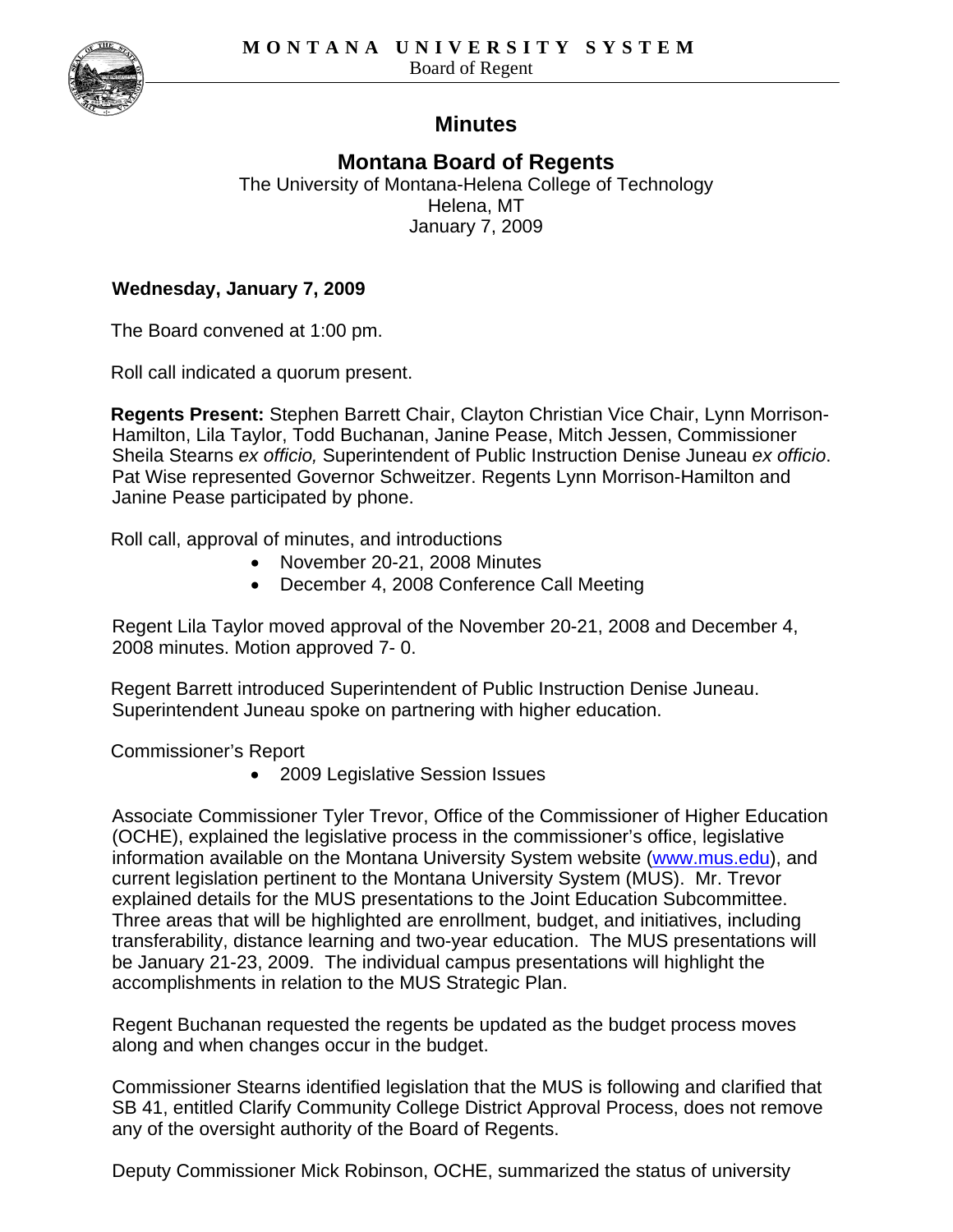

system funding. He explained the Montana University System (MUS) occupies two thirds of the square footage of state-owned buildings in use. However, the amount of executive budget direct funding allocated to the university system is less than ten percent of the amount designated to this item by the state budget. The proposed budget bill being offered to the legislature has a total of \$113 million in projects, of which \$60 million is funded by sources other than state funding. The level of funding from the state is significantly less than the percentage of building space occupied by the MUS. Many of the cuts in the December 15 version of the executive budget were directly related to funding that was targeted for the Montana University System, particularly for energy-related projects. Deputy Commissioner Robinson has been contacted by legislators regarding the level of funding for buildings, and concerning a bonded bill that would deal with construction. Mr. Robinson requested guidance from the regents regarding a bonding bill.

Discussion followed on the following points:

- Concern that a bonded bill could result in ongoing expenses
- Possibility of a stimulus plan for long term building projects
- The rationale for cutting the MUS extensively in the December 15 executive budget
- The possibility of other solutions in addition to raising tuition in response to the decline in funding
- Fiscal concerns due to the current economic situation
- Concern that if there is no increase in funding, then tuition will need to be raised
- Lack of state funding- while expenditures per student has increased and student enrollments have increased
- No proposed increase in funding by the state to fund present law adjustment
- The need to continue growth in on-line learning and other studentcentered modes
- The need to maintain quality education

Mr. Robinson said generally when the economy falters, more students enter into postsecondary education. Therefore, as the economy declines, the MUS may be asked to serve a larger population in higher education.

Commissioner Stearns asked Regent Barrett to clarify the guidance of the Board of Regents. Regent Barrett responded to be prudent.

• Preliminary Education Subcommittee Presentation

Commissioner Stearns noted the legislative Joint Education Subcommittee presentations by the MUS were scheduled for January 20-23, with executive action planned for the following week. She said the MUS will be focusing on enrollment, budget and biennial initiatives.

## **INFORMATION**

a. Making Opportunity Affordable (MOA) Update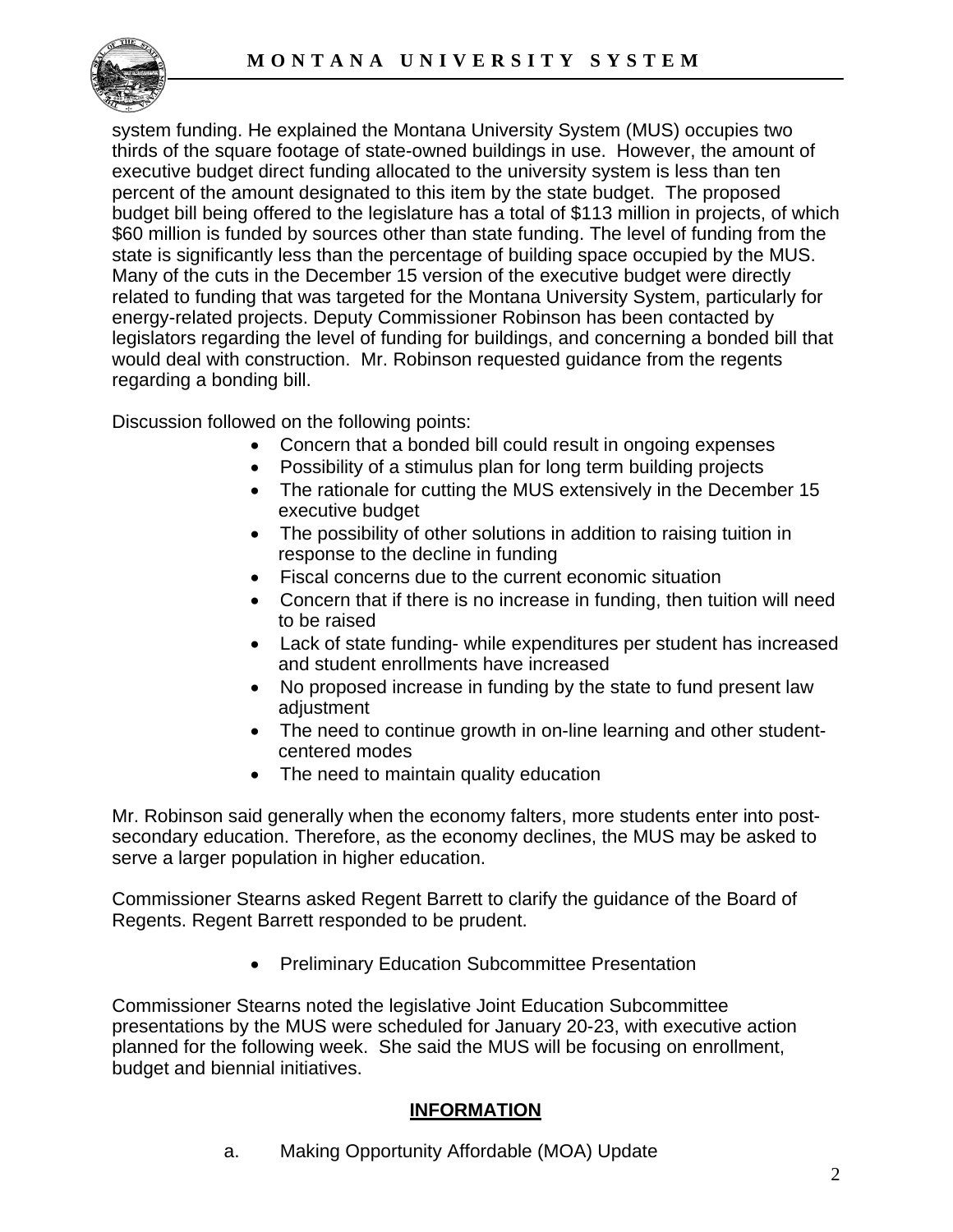

Deputy Commissioner Mary Moe, OCHE, explained the document entitled Montana's Planning Year Scope of Work and Budget for MOA and the presentation entitled Planning for Change and Growth in Montana's Two-Year Colleges and Programs. She stated that the vision of the MOA is to develop and promote a system of two-year colleges encompassing the comprehensive community college mission and that system will extend the mission to all corners of the state. The coordination of Montana's system of two-year colleges will promote them effectively to target populations, such as Native Americans, high school students, adult learners, and persons in underserved regions. This will help expedite students' entry into two-year education, progress through it, and successful entry into the workforce and/or four-year degree programs. By using available data, it will be possible to look at the enrollment population in two-year education.

MOA priorities include:

- Align resources to serve more students
- Increase efficiency and cost-effectiveness of programs and operations
- Reward institutions for graduating students (productivity), not just enrolling them

Commissioner Stearns stated that two-year education is the most affordable way for students to participate in higher education. It is not necessarily the most economical way to deliver because of many high=cost work-force programs. One of the values of Montana's MOA planning year is that it provides data and analysis to help us understand why two-year education isn't reaching more students.

> b. Update of Montana University System Science & Technology Advisory Committee

Deputy Commissioner Sylvia Moore explained this committee revived the Experimental Program to Stimulate Competitive Research (EPSCoR) committee as well as science and technology efforts in general. Five major research areas are the core focus of this *Plan*:

- Energy Sciences and Engineering
- Health and Biomedical Sciences
- Agricultural Science
- Environmental and Ecosystem Science
- Materials Science and Engineering

Deputy Commissioner Moore explained that there is a need for five million dollars in matching funds for the EPSCoR committee, which is looking at options other than state funding as possible sources of funding for match.

Commissioner Stearns commented on EPSCoR and clarified that this is a way for the federal government to build infrastructure to allow the state's researchers access to competitive research opportunities.

c. Communication Between Regents and Faculty Leaders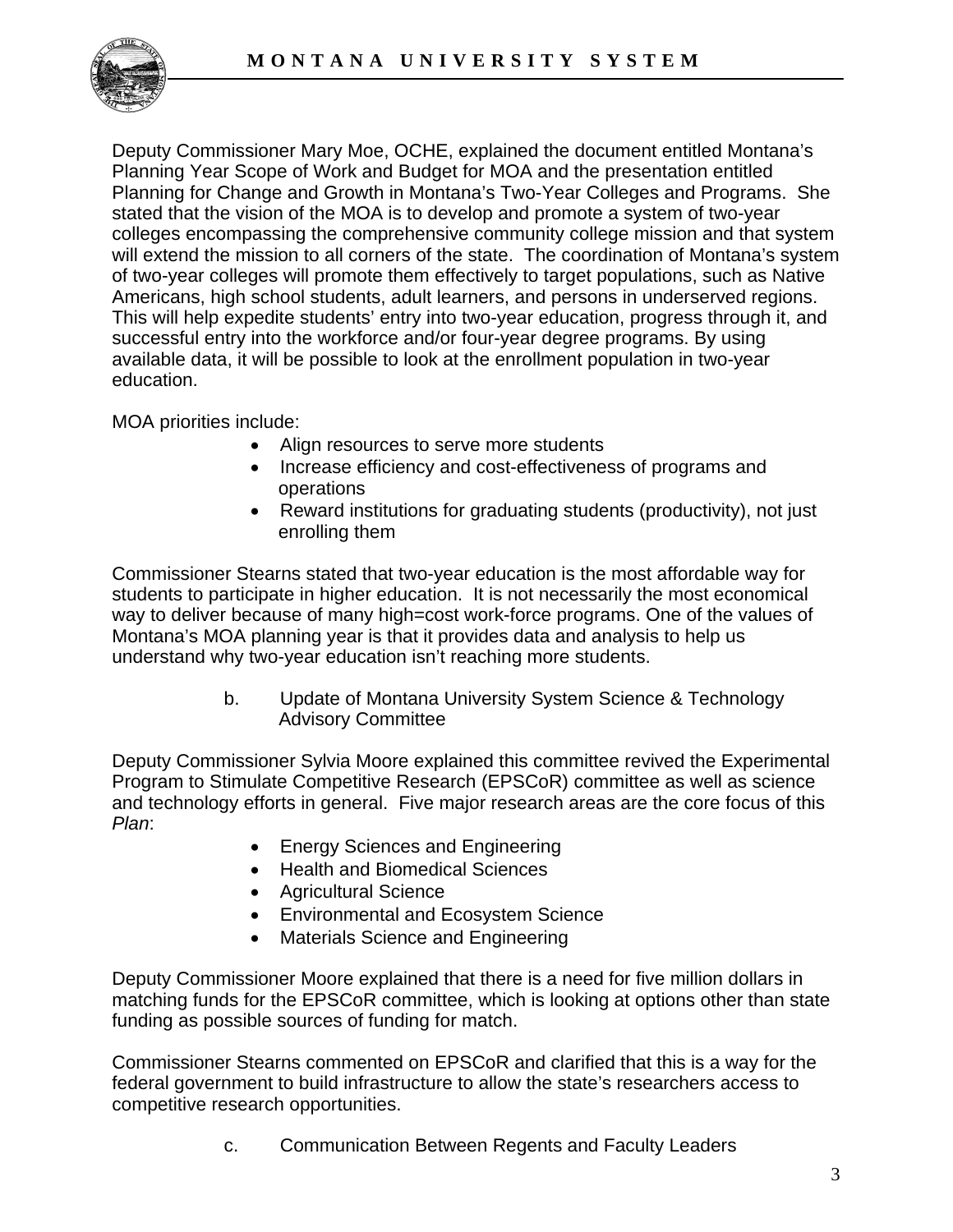

Andrew Ware, chair of Faculty Senate, spoke on communication between OCHE and faculty as well as between regents and faculty. Deputy Commissioner Moore explained that they are trying to increase the dialogue with regents by holding bimonthly conference calls with available regents and faculty.

d. BOR Policy 806.1 Report

Deputy Commissioner Moore said this policy provides that in the fall of every even numbered year, the teacher education programs in the Montana University System will review the compensation awards of those teachers supervising or evaluating student teachers. All teacher award programs in Montana were surveyed regarding teacher compensation, and the results showed teachers receive \$250 per student teacher supervised per semester. The results show comparability throughout the school systems.

e. Level II Memorandum

Deputy Commissioner Moore said the Level II Memorandum programs are informational at this point and explained the approval process whereby the memorandum is submitted at one meeting and acted upon at the following meeting. This document has been distributed to the chief academic officers throughout the MUS with the request for feedback from academic officers on all the programs. She will inform the regents of comments and issues that get raised.

The following discussion points were contributed by individual regents:

- A request that the campuses include budget and fiscal information on the programs
- Concern about duplication of programs
- Pursuing partnerships between campuses so that students can take the first one or two years at one campus and transfer to the partnering campus to complete the degree
- A request to participate in more of the discussion on requested changes or new programs, with the first discussion possibly being with the Academic and Student Affairs Committee as a whole, followed by the meeting with the chief academic officers
- A request not to address the program reviews during the January or July planning meetings due to the different format and length of the meetings
- A request for discussion on the intent of the process of new program approvals

Deputy Commissioner Moore explained that the MUS website lists all new programs being contemplated throughout the year and for a three year timeline. The form and guidelines for new program requests are available on the MUS website.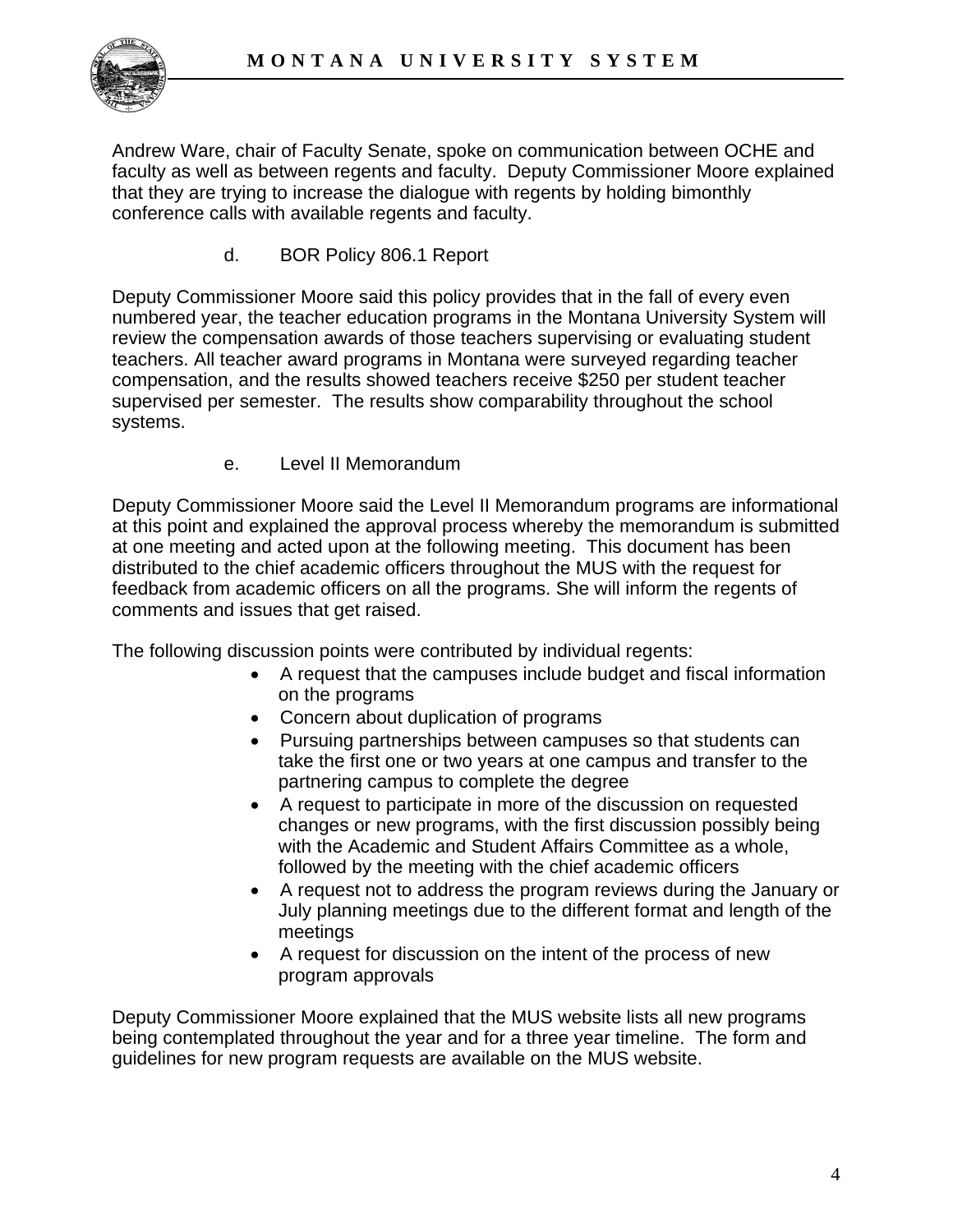

# **ACTION**

a. Northern Tier Inter-Cap Loan Authorization; UM-Missoula and MSU-Bozeman ITEM 142-1006-R0109

Deputy Commissioner Mick Robinson, OCHE, explained that an appropriation was made to the Montana Department of Administration during the 2007 legislative session to tap into fiber optic bandwidth to serve Montanan's research and other needs. The appropriation has now been transferred to OCHE and through OCHE to the MSU-Bozeman and UM-Missoula campuses. There is a need for capital expenditures connected with the project and that was previously approved by the board for a total amount of \$2 million maximum. This item indicates the \$2 million will be financed through an INTERCAP loan with the Board of Investments. The University of Montana-Missoula and Montana State University-Bozeman will be borrowing those dollars, to be repaid with current operating budgets and information technology (IT) capital replacement funds. Deputy Commissioner Robinson recommended approval of this financing arrangement to finalize and move forward with this project.

President George Dennison, The University of Montana, said there are efficiencies to accessing the Northern Tier bandwidth that will result in cost savings. Due to past legislative funding, the fiber is provided without cost to the Montana University System. This is also beneficial with match funding for EPSCoR.

Regent Christian moved approval of Item 142-1006-R0109. Motion passed 7-0.

b. Construct Wind Turbine; MSU-Great Falls COT ITEM 142-2851- 0109 Attachment

Deputy Commissioner Robinson stated that this was originally submitted for the November 2008 meeting, but was deferred to the January meeting to allow time for more information to be gathered by the campus.

Interim Dean Joe Schaffer, Montana State University-Great Falls College of Technology, explained the request is for approval of the construction of a 50 kilowatt turbine to be erected on campus. The opening of the MSU-Great Falls COT trades building resulted in significant increased utility costs on campus. Three primary goals could be served by the construction and implementation of the wind turbine. The turbine will:

- 1. Help the campus meet campus green energy goals
- 2. Provide educational and research opportunities throughout the region
- 3. Offset campus' energy costs

There are benefits beyond the overall cost of the turbine, such as providing a portion of wind energy for Montana. Dean Schaffer said the neighborhood has endorsed the project.

Representatives of Western Community Energy, Mike Costanti, Sean Micken, and Ian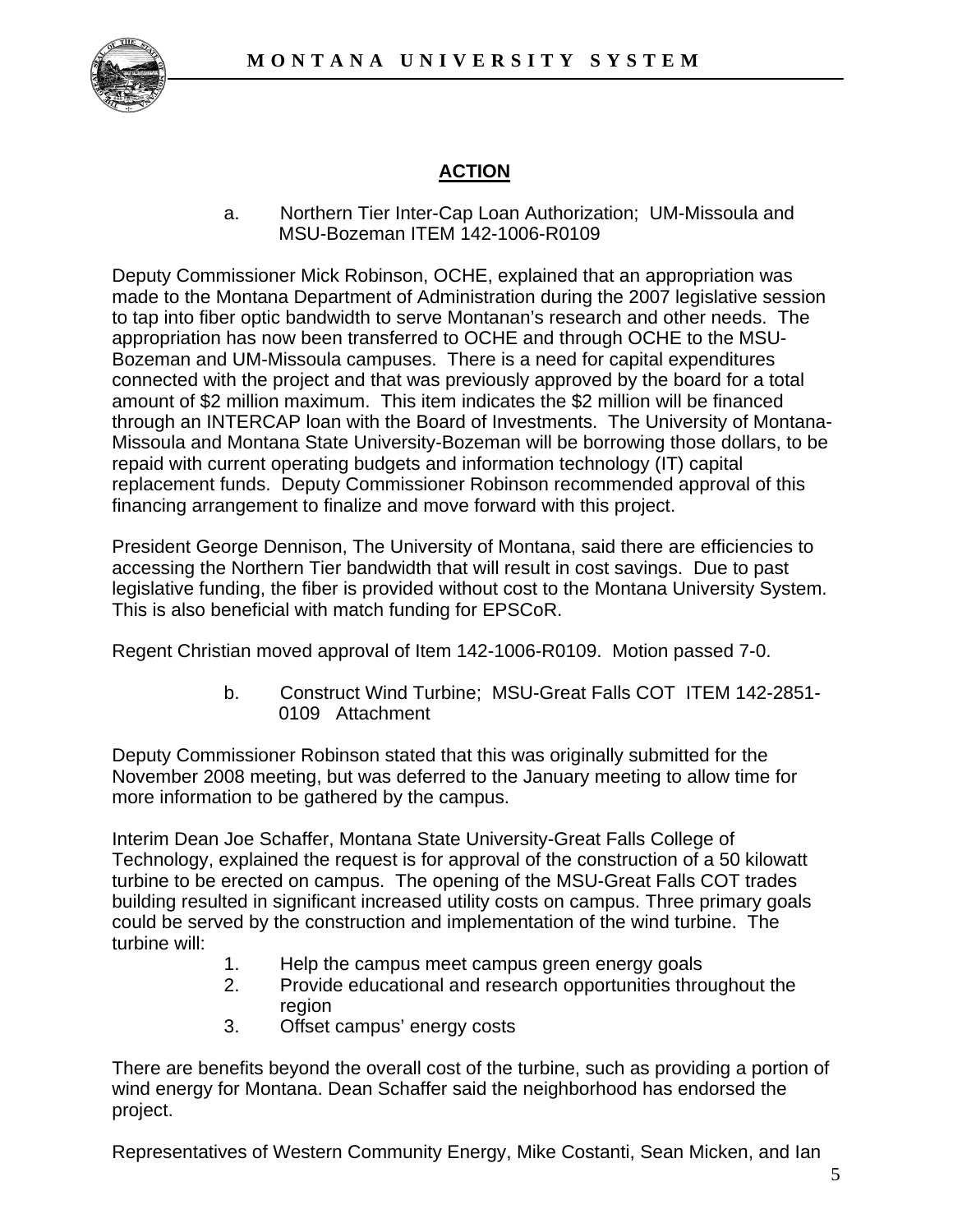

Graham, made a presentation on the feasibility study report on the wind turbine project at MSU-Great Falls COT. Mr. Costanti explained the construction project process and timeline, equipment assessment, cash flow assessment and estimated cost savings. Western Community Energy recommended erecting a 120 foot tower to ensure that future construction in the neighborhood would not affect the windshed.

Regent Jessen read a letter from the President of the Associated Students of MSU-Great Falls, which said the students from MSU-Great Falls COT believe their campus needs to set an example of striving to meet Governor Schweitzer's 10X20 energy reduction initiative and this would be a step in energy savings.

Regent Jessen moved approval of item. Motion passed 7-0.

### **CONSENT**

- a. Appointment to Local Executive Board; ITEM 141-101-R0109
- b. Student Computer Fees; UM-Western ITEM 142-1601-R0109
- c. Student Equipment Fee; MSU-Billings ITEM 142-2701-0109

Regent Taylor moved approval on items a, b, and c. Motion approved 7-0.

#### **Public Comment**

Representative Shannon Augare read a letter on behalf of the Montana Indian caucus expressing concern in the proposed reduction on funding in Governor Schweitzer's budget for tribal college non-beneficiary students.

Deputy Commissioner Robinson clarified there is \$900,000 in non-beneficiary funding in this biennium, whereas the projected funding for the next biennium is reduced by 50%.

Representative Norma Bixby urged support for funding for non-beneficiary students in the budget and asked the regents to address what university system needs to do to train teachers for Indian students.

Senator Jim Peterson, SD 16, and Dr. Bill Bryan, MSU-Bozeman, spoke to the board about a project entitled the 2030 project, which addresses the changing demographics, the aging population and the associated needs in Montana. Senator Peterson will be introducing legislation for funding for OCHE to coordinate with groups throughout the state to address this need. Senator Peterson described a proposal called Rural-Urban Institute.

Regent Buchanan suggested Senator Peterson discuss this issue with Leadership Montana, as some of these goals are also goals of Leadership Montana. Senator Peterson responded they have requested a meeting with Leadership Montana on this issue.

Meeting recessed at 4:42 PM.

The meeting reconvened at 5:00 PM for executive session in Room 1020.